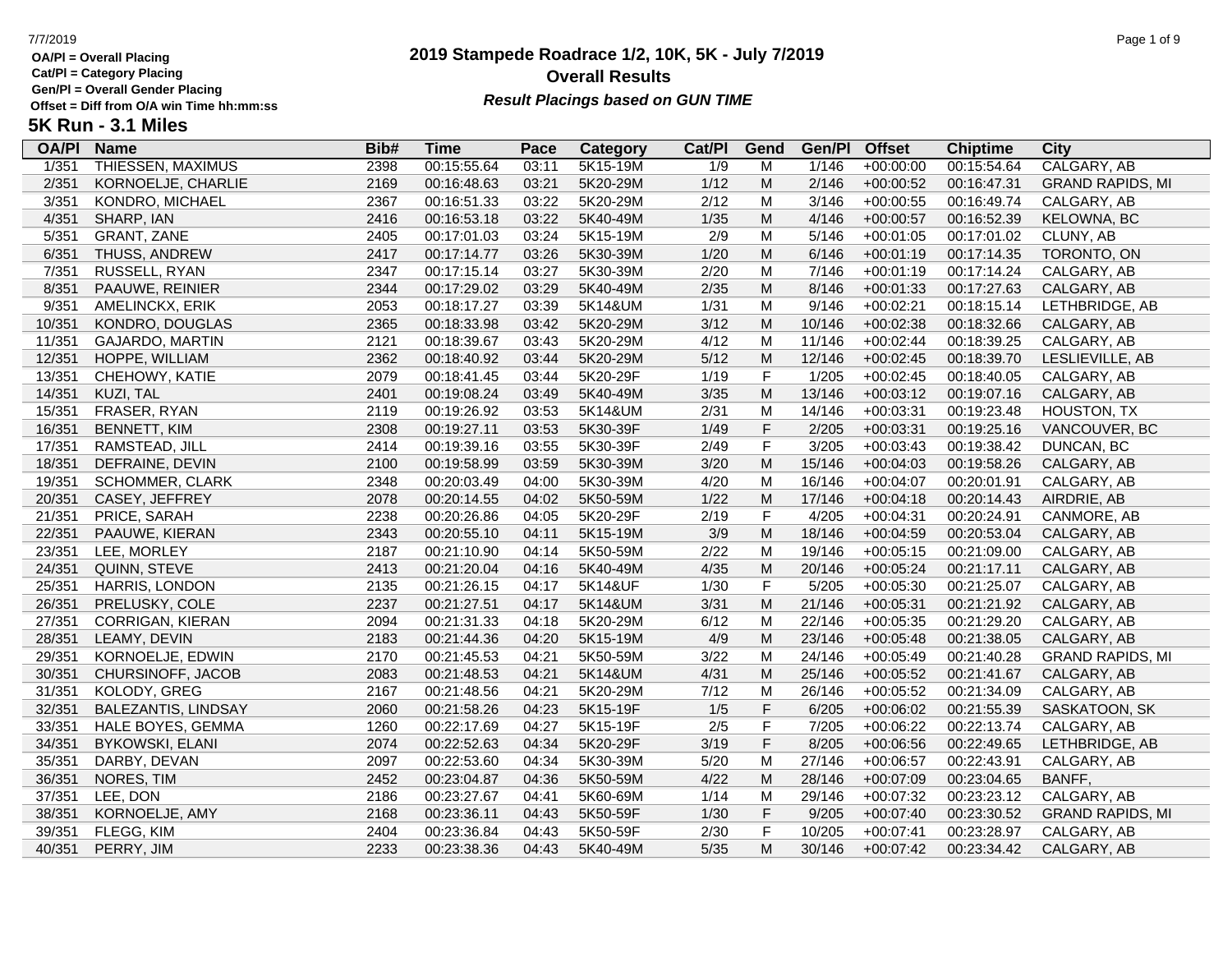**Cat/Pl = Category Placing**

**Gen/Pl = Overall Gender Placing**

# **2019 Stampede Roadrace 1/2, 10K, 5K - July 7/2019** 7/7/2019 Page 2 of 9 **Overall Results** Gen/PI = Overall Gender Placing<br>Offset = Diff from O/A win Time hh:mm:ss *Result Placings based on GUN TIME*

| <b>OA/PI</b> | <b>Name</b>                | Bib# | <b>Time</b> | Pace  | Category | Cat/PI         | Gend        | Gen/Pl | <b>Offset</b> | <b>Chiptime</b> | City              |
|--------------|----------------------------|------|-------------|-------|----------|----------------|-------------|--------|---------------|-----------------|-------------------|
| 41/351       | <b>WARD, KRISTY</b>        | 2288 | 00:23:54.89 | 04:46 | 5K30-39F | $\frac{3}{49}$ | F           | 11/205 | $+00:07:59$   | 00:23:49.99     | CALGARY, AB       |
| 42/351       | SCANGA, TANYA              | 2258 | 00:23:58.19 | 04:47 | 5K30-39F | 4/49           | F           | 12/205 | $+00:08:02$   | 00:23:52.64     | CALGARY, AB       |
| 43/351       | MOORE, NYSSA               | 2341 | 00:24:14.85 | 04:50 | 5K30-39F | 5/49           | $\mathsf F$ | 13/205 | $+00:08:19$   | 00:24:02.87     | CALGARY, AB       |
| 44/351       | KOPF, LINDSAY              | 2333 | 00:24:15.02 | 04:51 | 5K30-39F | 6/49           | $\mathsf F$ | 14/205 | $+00:08:19$   | 00:24:04.00     | CALGARY, AB       |
| 45/351       | POMERLEAU, DESIREE         | 2371 | 00:24:38.55 | 04:55 | 5K30-39F | 7/49           | F           | 15/205 | $+00:08:42$   | 00:24:34.32     | CALGARY, AB       |
| 46/351       | OLDRIDGE, LISA             | 2396 | 00:24:50.29 | 04:58 | 5K40-49F | 1/57           | F           | 16/205 | $+00:08:54$   | 00:24:40.49     | CALGARY, AB       |
| 47/351       | ALI-OLSEN, MARVIN          | 2442 | 00:24:50.69 | 04:58 | 5K14&UM  | 5/31           | M           | 31/146 | $+00:08:55$   | 00:24:48.56     | COPENHAGGEN, DENN |
| 48/351       | JIN, HUGH                  | 2406 | 00:25:06.41 | 05:01 | 5K30-39M | 6/20           | M           | 32/146 | $+00:09:10$   | 00:24:52.40     | CALGARY, AB       |
| 49/351       | MCKINNON, ROBERT           | 2210 | 00:25:09.20 | 05:01 | 5K60-69M | 2/14           | M           | 33/146 | $+00:09:13$   | 00:25:08.03     | CALGARY, AB       |
| 50/351       | GARDEN, DANA               | 2123 | 00:25:13.11 | 05:02 | 5K50-59F | 3/30           | $\mathsf F$ | 17/205 | $+00:09:17$   | 00:25:09.59     | LETHBRIDGE, AB    |
| 51/351       | <b>BYKOWSKI, JOHN</b>      | 2075 | 00:25:20.28 | 05:04 | 5K50-59M | 5/22           | M           | 34/146 | $+00:09:24$   | 00:25:16.84     | LETHBRIDGE, AB    |
| 52/351       | MURPHY, WILLIAM            | 2222 | 00:25:27.22 | 05:05 | 5K30-39M | 7/20           | M           | 35/146 | $+00:09:31$   | 00:25:18.62     | CALGARY, AB       |
| 53/351       | <b>HUGHES, JENNIFER</b>    | 2155 | 00:25:28.68 | 05:05 | 5K40-49F | 2/57           | F           | 18/205 | $+00:09:33$   | 00:25:19.45     | CALGARY, AB       |
| 54/351       | STORCK, MAYA               | 2265 | 00:25:28.79 | 05:05 | 5K14&UF  | 2/30           | F           | 19/205 | $+00:09:33$   | 00:25:19.97     | CALGARY, AB       |
| 55/351       | DER, JASON                 | 2101 | 00:25:54.86 | 05:10 | 5K20-29M | 8/12           | M           | 36/146 | $+00:09:59$   | 00:25:41.34     | CALGARY, AB       |
| 56/351       | HUDSON, SANDRA             | 2154 | 00:25:56.60 | 05:11 | 5K50-59F | 4/30           | $\mathsf F$ | 20/205 | $+00:10:00$   | 00:25:54.23     | CALGARY, AB       |
| 57/351       | STUBBS, MICHAEL            | 2270 | 00:26:04.35 | 05:12 | 5K40-49M | 6/35           | M           | 37/146 | $+00:10:08$   | 00:25:49.06     | CALGARY, AB       |
| 58/351       | <b>GREEN, JOHN</b>         | 2128 | 00:26:07.56 | 05:13 | 5K40-49M | 7/35           | M           | 38/146 | $+00:10:11$   | 00:25:53.04     | CALGARY, AB       |
| 59/351       | KONDRO, GREG               | 2366 | 00:26:09.02 | 05:13 | 5K60-69M | 3/14           | M           | 39/146 | $+00:10:13$   | 00:25:59.89     | CALGARY, AB       |
| 60/351       | KLENKE, BRADLEY            | 2166 | 00:26:11.94 | 05:14 | 5K50-59M | 6/22           | M           | 40/146 | $+00:10:16$   | 00:25:57.25     | CALGARY, AB       |
| 61/351       | RANIERI, QUENTIN           | 2242 | 00:26:26.06 | 05:17 | 5K14&UM  | 6/31           | M           | 41/146 | $+00:10:30$   | 00:26:15.96     | CALGARY, AB       |
| 62/351       | GONZALEZ, DANIEL           | 2327 | 00:26:44.76 | 05:20 | 5K14&UM  | 7/31           | M           | 42/146 | $+00:10:49$   | 00:26:34.84     | CALGARY, AB       |
| 63/351       | ROBINSON, DARREN           | 2252 | 00:26:52.17 | 05:22 | 5K40-49M | 8/35           | M           | 43/146 | $+00:10:56$   | 00:26:06.18     | CALGARY, AB       |
| 64/351       | RIGBY, LEEANNE             | 2430 | 00:26:54.63 | 05:22 | 5K40-49F | 3/57           | $\mathsf F$ | 21/205 | $+00:10:58$   | 00:26:49.54     | CALGARY, AB       |
| 65/351       | TIMSON, LUCAS              | 2418 | 00:26:55.99 | 05:23 | 5K15-19M | 5/9            | M           | 44/146 | $+00:11:00$   | 00:26:48.49     | CALGARY, AB       |
| 66/351       | <b>BOGUSLAWSKI, ARTHUR</b> | 2068 | 00:27:03.27 | 05:24 | 5K40-49M | 9/35           | M           | 45/146 | $+00:11:07$   | 00:26:47.34     | CALGARY, AB       |
| 67/351       | MAJCHER, MONICA            | 2195 | 00:27:04.03 | 05:24 | 5K30-39F | 8/49           | $\mathsf F$ | 22/205 | $+00:11:08$   | 00:26:53.72     | CALGARY, AB       |
| 68/351       | O'BREIN, LUKE              | 2224 | 00:27:17.71 | 05:27 | 5K14&UM  | 8/31           | M           | 46/146 | $+00:11:22$   | 00:26:52.45     | CALGARY, AB       |
| 69/351       | <b>BEAMISH, KAILEY</b>     | 2386 | 00:27:27.93 | 05:29 | 5K30-39F | 9/49           | F           | 23/205 | $+00:11:32$   | 00:27:25.71     | CALGARY, AB       |
| 70/351       | POETSCH, JAN               | 2235 | 00:27:28.85 | 05:29 | 5K40-49M | 10/35          | M           | 47/146 | $+00:11:33$   | 00:26:59.62     | CALGARY, AB       |
| 71/351       | WEBB, DON                  | 2419 | 00:27:42.51 | 05:32 | 5K40-49M | 11/35          | M           | 48/146 | $+00:11:46$   | 00:27:28.76     | CALGARY, AB       |
| 72/351       | WEBB, SARAH                | 2420 | 00:27:43.47 | 05:32 | 5K30-39F | 10/49          | $\mathsf F$ | 24/205 | $+00:11:47$   | 00:27:30.15     | CALGARY, AB       |
| 73/351       | REYES, MAXIMILIANO         | 2249 | 00:27:47.74 | 05:33 | 5K15-19M | 6/9            | M           | 49/146 | $+00:11:52$   | 00:27:15.96     | MEXICO CITY,      |
| 74/351       | KAINS, EMERALD             | 2162 | 00:27:56.25 | 05:35 | 5K20-29F | 4/19           | F           | 25/205 | $+00:12:00$   | 00:27:32.38     | CALGARY, AB       |
| 75/351       | KOYATA, MELODY             | 2172 | 00:27:57.60 | 05:35 | 5K30-39F | 11/49          | $\mathsf F$ | 26/205 | $+00:12:01$   | 00:27:53.70     | CALGARY, AB       |
| 76/351       | MCFADYEN, HUGH             | 2340 | 00:28:13.89 | 05:38 | 5K50-59M | $7/22$         | M           | 50/146 | $+00:12:18$   | 00:27:50.80     | CALGARY, AB       |
| 77/351       | <b>KEARL, JACK</b>         | 2364 | 00:28:18.84 | 05:39 | 5K14&UM  | 9/31           | M           | 51/146 | $+00:12:23$   | 00:28:12.83     | CALGARY, AB       |
| 78/351       | RUSSELL, JANE              | 2254 | 00:28:19.80 | 05:39 | 5K30-39F | 12/49          | $\mathsf F$ | 27/205 | $+00:12:24$   | 00:28:10.41     | <b>BANFF, AB</b>  |
| 79/351       | HOOPER, DECLAN             | 2151 | 00:28:20.43 | 05:40 | 5K14&UM  | 10/31          | M           | 52/146 | $+00:12:24$   | 00:28:07.51     | CALGARY, AB       |
| 80/351       | HOOPER, CHRIS              | 2150 | 00:28:20.55 | 05:40 | 5K40-49M | 12/35          | M           | 53/146 | $+00:12:24$   | 00:28:08.01     | CALGARY, AB       |
|              |                            |      |             |       |          |                |             |        |               |                 |                   |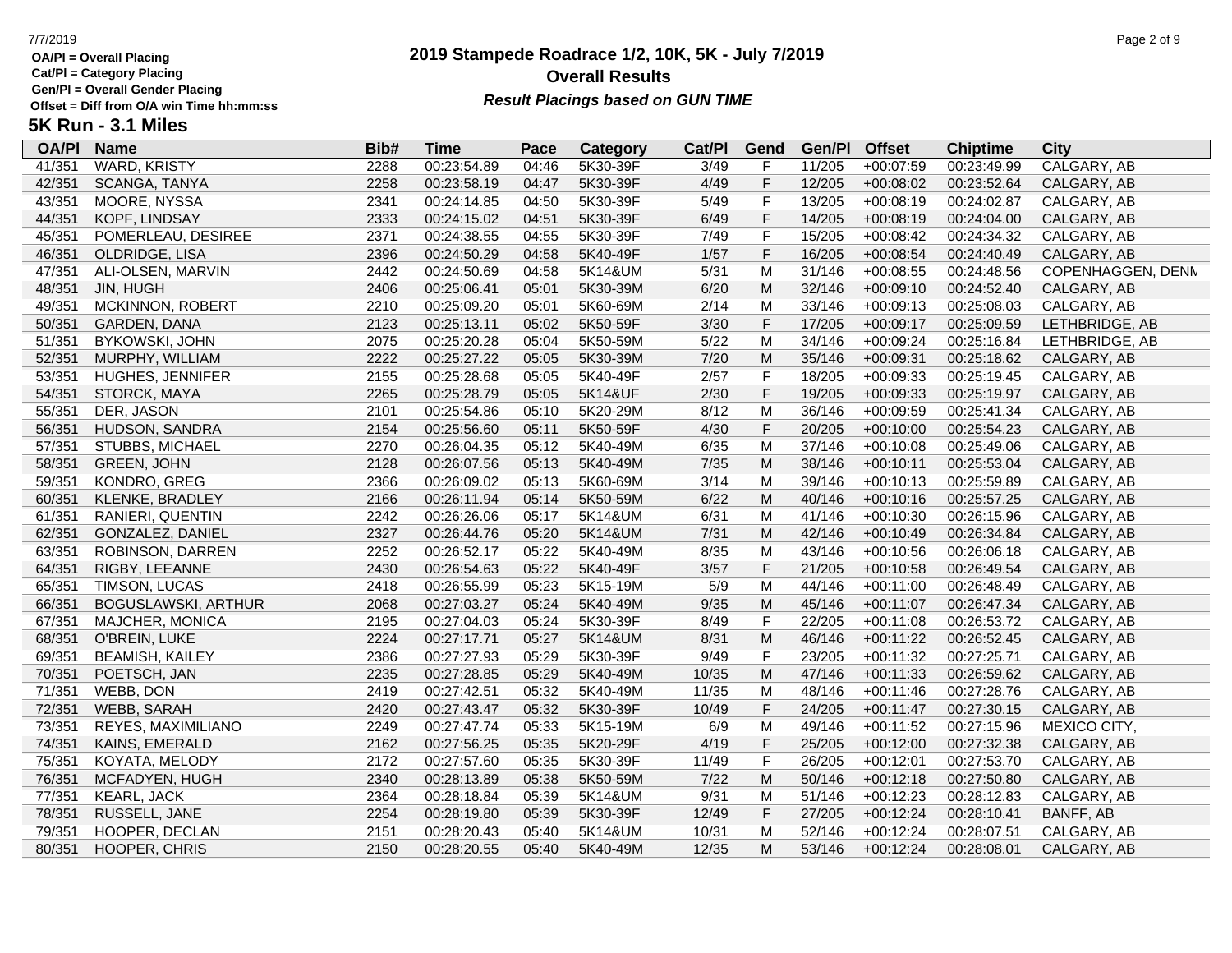**Cat/Pl = Category Placing**

**Gen/Pl = Overall Gender Placing**

### **2019 Stampede Roadrace 1/2, 10K, 5K - July 7/2019** 7/7/2019 Page 3 of 9 **Overall Results Result Placings based on GUN TIME**

| <b>OA/PI</b> | <b>Name</b>             | Bib# | Time        | Pace  | <b>Category</b> | Cat/PI | Gend         | Gen/Pl | <b>Offset</b> | <b>Chiptime</b> | City         |
|--------------|-------------------------|------|-------------|-------|-----------------|--------|--------------|--------|---------------|-----------------|--------------|
| 81/351       | PAGE, JODY              | 2345 | 00:28:22.35 | 05:40 | 5K40-49M        | 13/35  | м            | 54/146 | $+00:12:26$   | 00:28:19.69     | CALGARY, AB  |
| 82/351       | HOOPER, RICHARD         | 2153 | 00:28:26.08 | 05:41 | 5K60-69M        | 4/14   | M            | 55/146 | $+00:12:30$   | 00:28:14.30     | CALGARY, AB  |
| 83/351       | KEARL, CAROL            | 2363 | 00:28:29.08 | 05:41 | 5K40-49F        | 4/57   | $\mathsf F$  | 28/205 | $+00:12:33$   | 00:28:22.63     | CALGARY, AB  |
| 84/351       | <b>MARTIN, DOMINIC</b>  | 2424 | 00:28:32.27 | 05:42 | 5K14&UM         | 11/31  | ${\sf M}$    | 56/146 | $+00:12:36$   | 00:28:26.20     | CALGARY, AB  |
| 85/351       | <b>WATTS, ELIZABETH</b> | 2290 | 00:28:33.56 | 05:42 | 5K30-39F        | 13/49  | $\mathsf F$  | 29/205 | $+00:12:37$   | 00:28:09.48     | CALGARY, AB  |
| 86/351       | <b>WATTS, NIGEL</b>     | 2291 | 00:28:35.90 | 05:43 | 5K60-69M        | 5/14   | M            | 57/146 | $+00:12:40$   | 00:28:12.15     | CALGARY, AB  |
| 87/351       | JORDAN, RON             | 2439 | 00:28:37.64 | 05:43 | 5K50-59M        | 8/22   | M            | 58/146 | $+00:12:42$   | 00:28:29.22     | OKOTOKS, AB  |
| 88/351       | KELLY, DEBORAH          | 2163 | 00:28:48.39 | 05:45 | 5K60-69F        | 1/14   | $\mathsf F$  | 30/205 | $+00:12:52$   | 00:28:45.73     | CALGARY, AB  |
| 89/351       | KELLY, STEVE            | 2164 | 00:28:48.49 | 05:45 | 5K50-59M        | 9/22   | M            | 59/146 | $+00:12:52$   | 00:28:45.71     | CALGARY, AB  |
| 90/351       | LEE, ROBIN              | 2335 | 00:28:49.89 | 05:45 | 5K40-49M        | 14/35  | ${\sf M}$    | 60/146 | $+00:12:54$   | 00:28:40.56     | CALGARY, AB  |
| 91/351       | REDEKOP, COLIN          | 2247 | 00:28:51.23 | 05:46 | 5K40-49M        | 15/35  | M            | 61/146 | $+00:12:55$   | 00:28:48.09     | CALGARY, AB  |
| 92/351       | DUCKLOW, TATIANNA       | 2107 | 00:28:55.05 | 05:47 | 5K20-29F        | 5/19   | $\mathsf F$  | 31/205 | $+00:12:59$   | 00:28:42.59     | CALGARY, AB  |
| 93/351       | STRAMPEL, NICK          | 2269 | 00:29:03.75 | 05:48 | 5K14&UM         | 12/31  | M            | 62/146 | $+00:13:08$   | 00:28:58.44     | MINESING, ON |
| 94/351       | <b>REISS, CHERYL</b>    | 2248 | 00:29:06.67 | 05:49 | 5K40-49F        | 5/57   | F            | 32/205 | $+00:13:11$   | 00:28:44.30     | AIRDRIE, AB  |
| 95/351       | STRAMPEL, JEREMY        | 2268 | 00:29:08.01 | 05:49 | 5K40-49M        | 16/35  | M            | 63/146 | $+00:13:12$   | 00:29:01.94     | MINESING, ON |
| 96/351       | CHIBLI, GERMAN          | 2080 | 00:29:17.31 | 05:51 | 5K15-19M        | 7/9    | ${\sf M}$    | 64/146 | $+00:13:21$   | 00:29:04.58     | METEPEC, ME  |
| 97/351       | SILVERBERG, BEN         | 2261 | 00:29:20.54 | 05:52 | 5K70-79M        | 1/2    | M            | 65/146 | $+00:13:24$   | 00:29:09.64     | CALGARY, AB  |
| 98/351       | KUZ, RACHEL             | 2177 | 00:29:28.37 | 05:53 | 5K20-29F        | 6/19   | F            | 33/205 | $+00:13:32$   | 00:29:04.22     | CALGARY, AB  |
| 99/351       | ZAWISLAK, SANDY         | 2305 | 00:29:30.76 | 05:54 | 5K50-59F        | $5/30$ | $\mathsf F$  | 34/205 | $+00:13:35$   | 00:29:19.45     | CALGARY, AB  |
| 100/351      | CLARK, JAMIE            | 2431 | 00:29:35.24 | 05:55 | 5K60-69M        | 6/14   | ${\sf M}$    | 66/146 | $+00:13:39$   | 00:29:28.47     | CALGARY, AB  |
| 101/351      | GAJARDO, ROSARIO        | 2122 | 00:29:35.57 | 05:55 | 5K20-29F        | 7/19   | $\mathsf F$  | 35/205 | $+00:13:39$   | 00:29:34.24     | CALGARY, AB  |
| 102/351      | RATHJE, THOMAS          | 2246 | 00:29:38.71 | 05:55 | 5K14&UM         | 13/31  | M            | 67/146 | $+00:13:43$   | 00:29:08.05     | CALGARY, AB  |
| 103/351      | KNIGHT, KLARA           | 2407 | 00:29:53.57 | 05:58 | 5K14&UF         | 3/30   | $\mathsf{F}$ | 36/205 | $+00:13:57$   | 00:29:46.00     | CALGARY, AB  |
| 104/351      | SAEGER, SIMONE          | 2443 | 00:29:54.43 | 05:58 | 5K50-59F        | 6/30   | $\mathsf F$  | 37/205 | $+00:13:58$   | 00:29:49.01     | CALGARY, AB  |
| 105/351      | KNIGHT, OLIVE           | 2408 | 00:29:55.39 | 05:59 | 5K14&UF         | 4/30   | $\mathsf F$  | 38/205 | $+00:13:59$   | 00:29:48.53     | CALGARY, AB  |
| 106/351      | SOMERVILLE, MADELEINE   | 2352 | 00:29:55.93 | 05:59 | 5K30-39F        | 14/49  | $\mathsf F$  | 39/205 | $+00:14:00$   | 00:29:50.14     | GLENWOOD, AB |
| 107/351      | <b>BISHOP, MICHAEL</b>  | 2311 | 00:29:56.03 | 05:59 | 5K40-49M        | 17/35  | M            | 68/146 | $+00:14:00$   | 00:29:50.02     | GLENWOOD, AB |
| 108/351      | HENDERSON, JIM          | 2436 | 00:29:56.96 | 05:59 | 5K60-69M        | 7/14   | M            | 69/146 | $+00:14:01$   | 00:29:45.38     | CALGARY, AB  |
| 109/351      | ANDERES, SUZY           | 2380 | 00:30:00.10 | 06:00 | 5K50-59F        | 7/30   | $\mathsf F$  | 40/205 | $+00:14:04$   | 00:29:47.64     | CALGARY, AB  |
| 110/351      | CALOW, KIMBERLEY        | 2388 | 00:30:08.28 | 06:01 | 5K30-39F        | 15/49  | $\mathsf F$  | 41/205 | $+00:14:12$   | 00:30:04.83     | CALGARY, AB  |
| 111/351      | TURCOTTE, PIERRE        | 2355 | 00:30:08.40 | 06:01 | 5K30-39M        | 8/20   | M            | 70/146 | $+00:14:12$   | 00:30:05.13     | CALGARY, AB  |
| 112/351      | CORRIGAN, BOB           | 2093 | 00:30:10.88 | 06:02 | 5K60-69M        | 8/14   | ${\sf M}$    | 71/146 | $+00:14:15$   | 00:30:02.83     | CALGARY, AB  |
| 113/351      | ROBINSON, KESA          | 2253 | 00:30:18.11 | 06:03 | 5K30-39F        | 16/49  | $\mathsf F$  | 42/205 | $+00:14:22$   | 00:29:35.51     | CALGARY, AB  |
| 114/351      | LAI, ANDREA             | 2179 | 00:30:22.97 | 06:04 | 5K30-39F        | 17/49  | $\mathsf F$  | 43/205 | $+00:14:27$   | 00:30:19.14     | CALGARY, AB  |
| 115/351      | WILLIAMS, SHUNA         | 2377 | 00:30:23.61 | 06:04 | 5K20-29F        | 8/19   | $\mathsf F$  | 44/205 | $+00:14:27$   | 00:30:12.64     | CALGARY, AB  |
| 116/351      | SAUNDERS, JODY          | 2373 | 00:30:31.98 | 06:06 | 5K40-49F        | 6/57   | $\mathsf F$  | 45/205 | $+00:14:36$   | 00:30:21.47     | CALGARY, AB  |
| 117/351      | <b>WHITNACK, TAMARA</b> | 2429 | 00:30:36.27 | 06:07 | 5K40-49F        | 7/57   | $\mathsf F$  | 46/205 | $+00:14:40$   | 00:30:26.35     | CALGARY, AB  |
| 118/351      | WILKINS-ONG, LESLIE     | 2437 | 00:30:36.34 | 06:07 | 5K30-39F        | 18/49  | $\mathsf F$  | 47/205 | $+00:14:40$   | 00:30:25.97     | CALGARY, AB  |
| 119/351      | FOROOTAN, ZAMAN         | 2423 | 00:30:36.65 | 06:07 | 5K30-39M        | 9/20   | M            | 72/146 | $+00:14:41$   | 00:30:27.93     | TORONTO, ON  |
| 120/351      | DEGELMAN, TERESA        | 2392 | 00:30:37.33 | 06:07 | 5K40-49F        | 8/57   | F            | 48/205 | $+00:14:41$   | 00:30:28.13     | CALGARY, AB  |
|              |                         |      |             |       |                 |        |              |        |               |                 |              |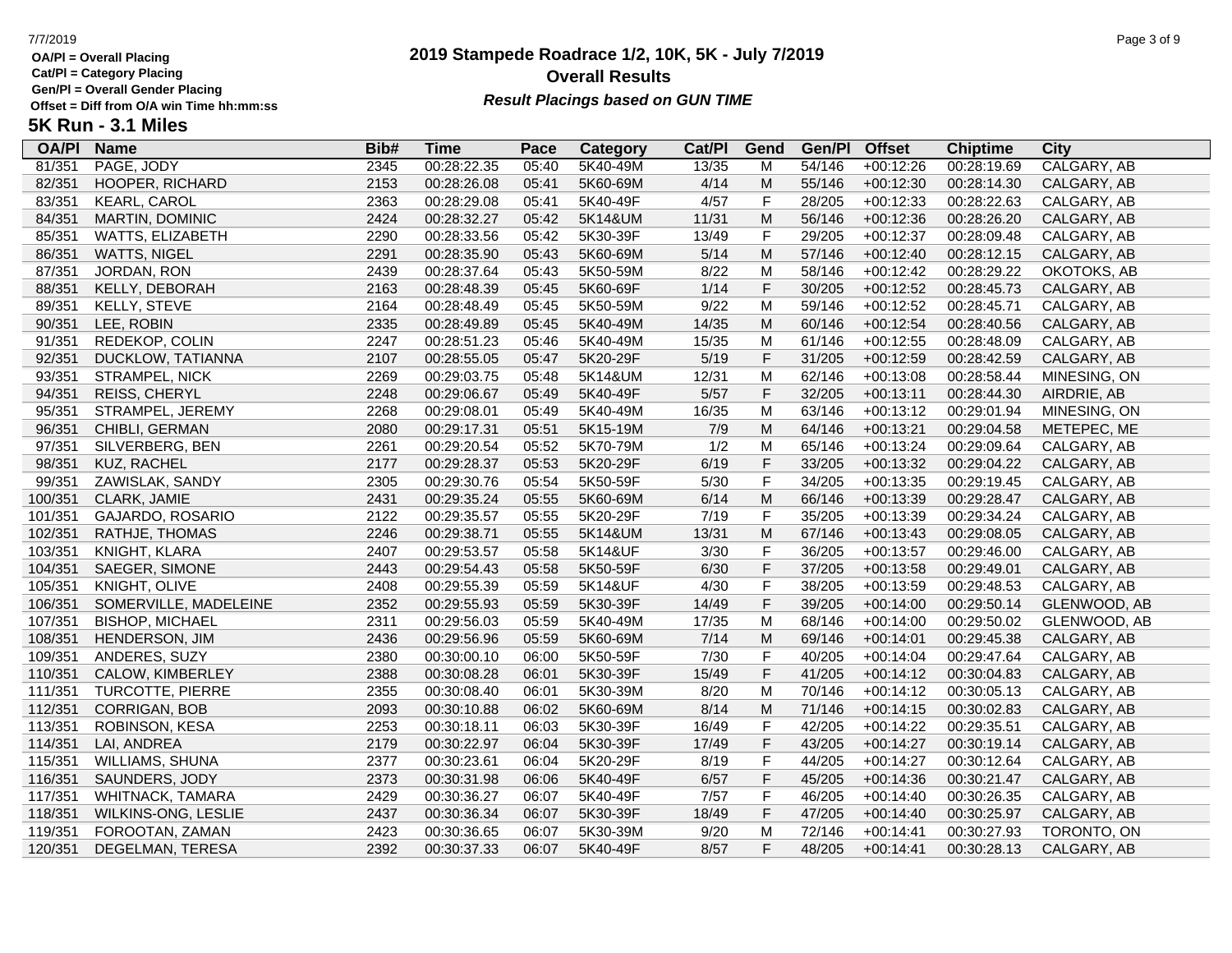**Cat/Pl = Category Placing**

**Gen/Pl = Overall Gender Placing**

# **2019 Stampede Roadrace 1/2, 10K, 5K - July 7/2019** 7/7/2019 Page 4 of 9 **Overall Results** Gen/PI = Overall Gender Placing<br>Offset = Diff from O/A win Time hh:mm:ss *Result Placings based on GUN TIME*

| <b>OA/PI</b> | <b>Name</b>            | Bib# | Time        | Pace  | <b>Category</b> | Cat/PI | Gend      | Gen/Pl | <b>Offset</b> | <b>Chiptime</b> | City                    |
|--------------|------------------------|------|-------------|-------|-----------------|--------|-----------|--------|---------------|-----------------|-------------------------|
| 121/351      | FOLAMI, TOLU           | 2117 | 00:30:39.30 | 06:07 | 5K40-49F        | 9/57   | F         | 49/205 | $+00:14:43$   | 00:30:16.79     | CALGARY, AB             |
| 122/351      | FOLAMI, ADAM           | 2115 | 00:30:39.44 | 06:07 | 5K14&UM         | 14/31  | M         | 73/146 | $+00:14:43$   | 00:30:17.01     | CALGARY, AB             |
| 123/351      | CHIBLI, JUAN           | 2081 | 00:30:41.17 | 06:08 | 5K40-49M        | 18/35  | M         | 74/146 | $+00:14:45$   | 00:30:28.03     | METEPEC, ME             |
| 124/351      | ANKLOVITCH, DARRELL    | 2055 | 00:30:41.78 | 06:08 | 5K40-49M        | 19/35  | M         | 75/146 | $+00:14:46$   | 00:29:45.87     | CALGARY, AB             |
| 125/351      | MCCUTCHEON, MAAIKE     | 2208 | 00:30:45.79 | 06:09 | 5K30-39F        | 19/49  | F         | 50/205 | $+00:14:50$   | 00:30:14.61     | <b>BROKEN ARROW, OK</b> |
| 126/351      | PROVENCHER, MICHELLE   | 2239 | 00:30:46.28 | 06:09 | 5K30-39F        | 20/49  | F         | 51/205 | $+00:14:50$   | 00:30:14.58     | SEATTLE, WA             |
| 127/351      | YEE, LESLIE            | 2385 | 00:30:47.76 | 06:09 | 5K40-49F        | 10/57  | F         | 52/205 | $+00:14:52$   | 00:30:43.82     | CALGARY, AB             |
| 128/351      | THOMPSON, TRACEY       | 2387 | 00:30:50.38 | 06:10 | 5K40-49F        | 11/57  | F         | 53/205 | $+00:14:54$   | 00:30:27.19     | CALGARY,                |
| 129/351      | ALLEN, LAURIE          | 2052 | 00:31:01.75 | 06:12 | 5K50-59F        | 8/30   | F         | 54/205 | $+00:15:06$   | 00:30:34.82     | AIRDIRE, AB             |
| 130/351      | VACA, MIGUEL           | 2451 | 00:31:01.87 | 06:12 | 5K14&UM         | 15/31  | ${\sf M}$ | 76/146 | $+00:15:06$   | 00:30:58.13     | <b>GUZMAN, MEXICO</b>   |
| 131/351      | WOTA, BRIAN            | 2357 | 00:31:03.01 | 06:12 | 5K30-39M        | 10/20  | M         | 77/146 | $+00:15:07$   | 00:30:52.50     | CALGARY, AB             |
| 132/351      | LATIMER, ASHLYN        | 2334 | 00:31:03.88 | 06:12 | 5K14&UF         | $5/30$ | F         | 55/205 | $+00:15:08$   | 00:30:57.42     | CALGARY, AB             |
| 133/351      | WOODHEAD, ANGIE        | 2378 | 00:31:05.34 | 06:13 | 5K40-49F        | 12/57  | F         | 56/205 | $+00:15:09$   | 00:30:45.21     | CALGARY, AB             |
| 134/351      | MCCLURE, SHAY          | 2339 | 00:31:07.19 | 06:13 | 5K30-39F        | 21/49  | F         | 57/205 | $+00:15:11$   | 00:31:00.62     | CALGARY, AB             |
| 135/351      | SANCHEZ, MARIA         | 2255 | 00:31:07.33 | 06:13 | 5K50-59F        | 9/30   | F         | 58/205 | $+00:15:11$   | 00:30:54.81     | METEPEC, ME             |
| 136/351      | SMITH, BECKETT         | 2374 | 00:31:07.73 | 06:13 | 5K14&UF         | 6/30   | F         | 59/205 | $+00:15:12$   | 00:31:06.93     | CALGARY, AB             |
| 137/351      | HALE BOYES, KRISTINA   | 2132 | 00:31:09.53 | 06:13 | 5K14&UF         | 7/30   | F         | 60/205 | $+00:15:13$   | 00:31:00.11     | CALGARY, AB             |
| 138/351      | METCALF, LYNN          | 2211 | 00:31:10.63 | 06:14 | 5K60-69F        | 2/14   | F         | 61/205 | $+00:15:14$   | 00:31:04.52     | CALGARY, AB             |
| 139/351      | SIMPSON, MEG           | 2349 | 00:31:13.98 | 06:14 | 5K60-69F        | 3/14   | F         | 62/205 | $+00:15:18$   | 00:30:59.46     | CALGARY, AB             |
| 140/351      | <b>BOHM, CAITLIN</b>   | 2312 | 00:31:18.39 | 06:15 | 5K20-29F        | 9/19   | F         | 63/205 | $+00:15:22$   | 00:31:07.88     | CALGARY, AB             |
| 141/351      | MOWAT, WYATT           | 2218 | 00:31:18.77 | 06:15 | 5K14&UM         | 16/31  | M         | 78/146 | $+00:15:23$   | 00:31:04.23     | NEW NORWAY, AB          |
| 142/351      | CARBERT, BLAIR         | 2391 | 00:31:35.01 | 06:19 | 5K50-59M        | 10/22  | M         | 79/146 | $+00:15:39$   | 00:31:23.79     | CALGARY, AB             |
| 143/351      | CARBERT, NEALE         | 2077 | 00:31:35.31 | 06:19 | 5K20-29F        | 10/19  | F         | 64/205 | $+00:15:39$   | 00:31:24.01     | CALGARY, AB             |
| 144/351      | LEAMY, KEIRA           | 2184 | 00:31:36.46 | 06:19 | 5K14&UF         | 8/30   | F         | 65/205 | $+00:15:40$   | 00:31:28.91     | CALGARY, AB             |
| 145/351      | LEAMY, NADIA           | 2185 | 00:31:37.45 | 06:19 | 5K40-49F        | 13/57  | F         | 66/205 | $+00:15:41$   | 00:31:30.40     | CALGARY, AB             |
| 146/351      | ANKLOVITCH, KATRINA    | 2056 | 00:31:47.81 | 06:21 | 5K14&UF         | 9/30   | F         | 67/205 | $+00:15:52$   | 00:30:51.84     | CALGARY, AB             |
| 147/351      | WONG, JAIME            | 2299 | 00:31:55.00 | 06:23 | 5K40-49F        | 14/57  | F         | 68/205 | $+00:15:59$   | 00:31:52.78     | CALGARY, AB             |
| 148/351      | SIVITILLI, VICTORIA    | 2427 | 00:32:01.89 | 06:24 | 5K20-29F        | 11/19  | F         | 69/205 | $+00:16:06$   | 00:31:53.17     | TORONTO, ON             |
| 149/351      | CHIBLI, PAULINA        | 2082 | 00:32:03.36 | 06:24 | 5K20-29F        | 12/19  | F         | 70/205 | $+00:16:07$   | 00:31:50.32     | METEPEC, ME             |
| 150/351      | POETSCH, ALEXANDRA     | 2234 | 00:32:06.06 | 06:25 | 5K30-39F        | 22/49  | F         | 71/205 | $+00:16:10$   | 00:31:38.09     | CALGARY, AB             |
| 151/351      | HOOPER, IONE           | 2152 | 00:32:13.98 | 06:26 | 5K60-69F        | 4/14   | F         | 72/205 | $+00:16:18$   | 00:32:00.53     | CALGARY, AB             |
| 152/351      | DAWE, MELISSA          | 2098 | 00:32:14.89 | 06:26 | 5K30-39F        | 23/49  | F         | 73/205 | $+00:16:19$   | 00:31:53.98     | NTH HOLLYWOOD, CA       |
| 153/351      | O'SULLIVAN, KRISTIE    | 2228 | 00:32:15.06 | 06:27 | 5K40-49F        | 15/57  | F         | 74/205 | $+00:16:19$   | 00:31:54.15     | FORDE, AC               |
| 154/351      | DOLAN, MICHELLE        | 2103 | 00:32:25.34 | 06:29 | 5K40-49F        | 16/57  | F         | 75/205 | $+00:16:29$   | 00:32:02.91     | CALGARY, AB             |
| 155/351      | HIEW, MARSHA           | 2142 | 00:32:26.00 | 06:29 | 5K40-49F        | 17/57  | F         | 76/205 | $+00:16:30$   | 00:32:23.90     | CALGARY, AB             |
| 156/351      | JAREMCO, ELOSIA        | 2157 | 00:32:28.04 | 06:29 | 5K40-49F        | 18/57  | F         | 77/205 | $+00:16:32$   | 00:32:25.82     | CALGARY, AB             |
| 157/351      | <b>BICANIC, MARIJA</b> | 2403 | 00:32:29.05 | 06:29 | 5K50-59F        | 10/30  | F         | 78/205 | $+00:16:33$   | 00:32:21.56     | CALGARY, AB             |
| 158/351      | WOODHEAD, MACY         | 2379 | 00:32:29.47 | 06:29 | 5K14&UF         | 10/30  | F         | 79/205 | $+00:16:33$   | 00:32:09.85     | CALGARY, AB             |
| 159/351      | LEFORTE, MICHELLE      | 2402 | 00:32:32.05 | 06:30 | 5K30-39F        | 24/49  | F         | 80/205 | $+00:16:36$   | 00:32:25.34     | CALGARY, AB             |
| 160/351      | DEBERT, CHANTEL        | 2099 | 00:32:32.85 | 06:30 | 5K40-49F        | 19/57  | F.        | 81/205 | $+00:16:37$   | 00:32:06.24     | CALGARY, AB             |
|              |                        |      |             |       |                 |        |           |        |               |                 |                         |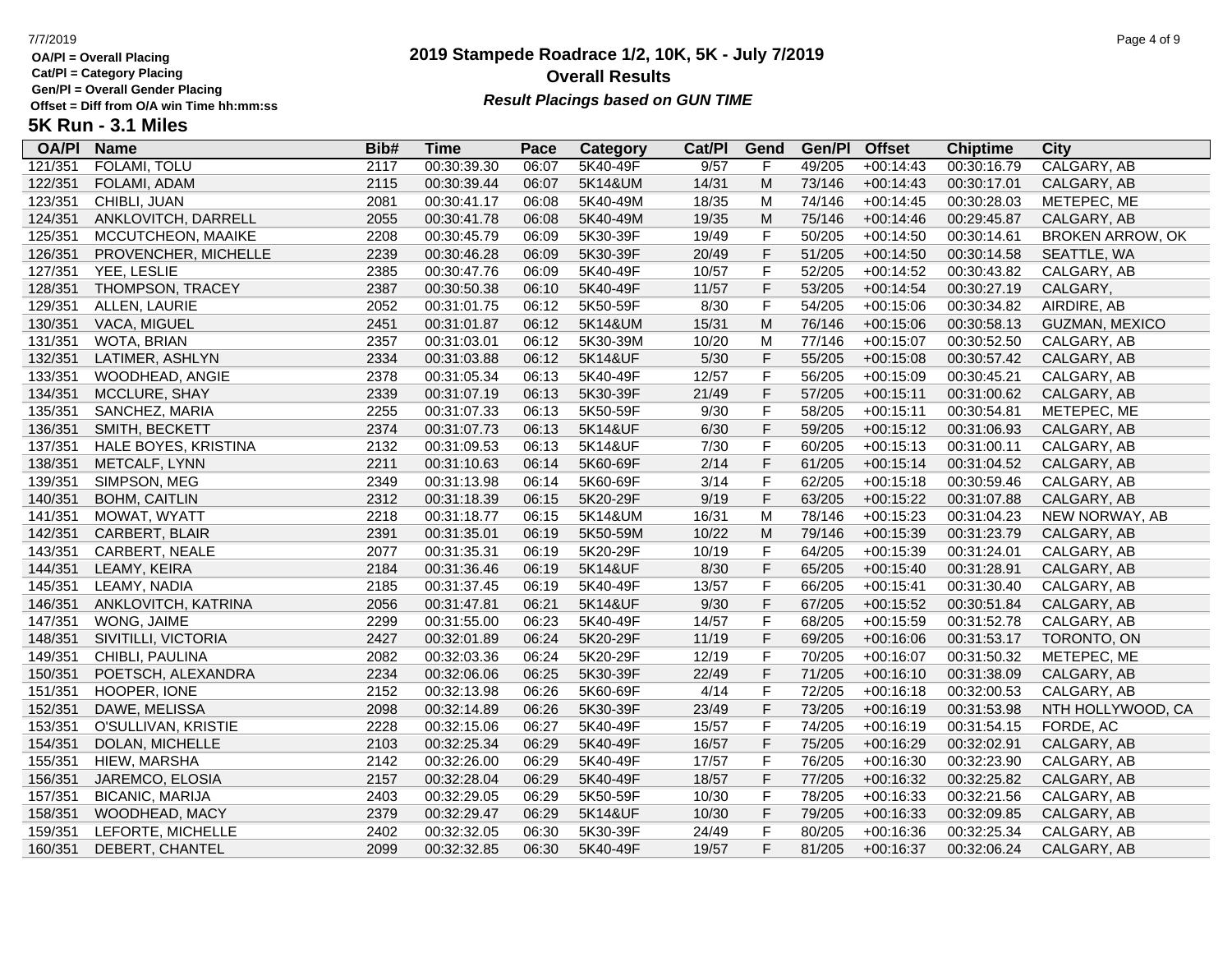**Cat/Pl = Category Placing**

**Gen/Pl = Overall Gender Placing**

### **2019 Stampede Roadrace 1/2, 10K, 5K - July 7/2019** 7/7/2019 Page 5 of 9 **Overall Results Result Placings based on GUN TIME**

| <b>OA/PI</b> | <b>Name</b>            | Bib# | Time        | Pace  | Category | Cat/PI | Gend         | Gen/Pl  | <b>Offset</b> | <b>Chiptime</b> | City                |
|--------------|------------------------|------|-------------|-------|----------|--------|--------------|---------|---------------|-----------------|---------------------|
| 161/351      | HAVRE, ANETTE          | 1268 | 00:32:36.99 | 06:31 | 5K30-39F | 25/49  | F            | 82/205  | $+00:16:41$   | 00:32:17.06     | CALGARY, AB         |
| 162/351      | <b>WINSTON, KATE</b>   | 2400 | 00:32:44.85 | 06:32 | 5K20-29F | 13/19  | F            | 83/205  | $+00:16:49$   | 00:32:25.68     | CALGARY, AB         |
| 163/351      | POPPLEWELL, MICHELLE   | 2236 | 00:32:46.39 | 06:33 | 5K30-39F | 26/49  | $\mathsf F$  | 84/205  | $+00:16:50$   | 00:32:33.35     | CALGARY, AB         |
| 164/351      | POPPLEWELL, SEAN       | 2384 | 00:32:46.49 | 06:33 | 5K40-49M | 20/35  | ${\sf M}$    | 80/146  | $+00:16:50$   | 00:32:33.55     | CALGARY, AB         |
| 165/351      | SOO, JACKIE            | 2263 | 00:32:49.65 | 06:33 | 5K40-49F | 20/57  | $\mathsf F$  | 85/205  | $+00:16:54$   | 00:32:41.32     | BOTHELL, WA         |
| 166/351      | TURNER, HUXLEY         | 2284 | 00:32:57.79 | 06:35 | 5K14&UM  | 17/31  | M            | 81/146  | $+00:17:02$   | 00:32:43.11     | CALGARY, AB         |
| 167/351      | MURPHY, SUSAN          | 2221 | 00:33:03.02 | 06:36 | 5K60-69F | 5/14   | F            | 86/205  | $+00:17:07$   | 00:32:19.72     | CALGARY, AB         |
| 168/351      | MURPHY, DON            | 2220 | 00:33:03.06 | 06:36 | 5K60-69M | 9/14   | M            | 82/146  | $+00:17:07$   | 00:32:21.63     | CALGARY, AB         |
| 169/351      | TURNER, ALANA          | 2283 | 00:33:03.83 | 06:36 | 5K40-49F | 21/57  | F            | 87/205  | $+00:17:08$   | 00:32:49.42     | CALGARY, AB         |
| 170/351      | <b>GREEN, TARA</b>     | 2130 | 00:33:14.07 | 06:38 | 5K30-39F | 27/49  | $\mathsf F$  | 88/205  | $+00:17:18$   | 00:32:59.92     | CALGARY, AB         |
| 171/351      | HO, LAI CHING          | 2148 | 00:33:14.54 | 06:38 | 5K50-59F | 11/30  | F            | 89/205  | $+00:17:18$   | 00:33:03.64     | CALGARY, AB         |
| 172/351      | BRAUNBERGER, DANA      | 2071 | 00:33:17.97 | 06:39 | 5K40-49F | 22/57  | F            | 90/205  | $+00:17:22$   | 00:33:08.83     | CALGARY, AB         |
| 173/351      | CHURSINOFF, LUCAS      | 2084 | 00:33:18.06 | 06:39 | 5K14&UM  | 18/31  | M            | 83/146  | $+00:17:22$   | 00:33:09.35     | CALGARY, AB         |
| 174/351      | BATTISTESSA, BRIGIDA   | 2062 | 00:33:28.96 | 06:41 | 5K40-49F | 23/57  | F            | 91/205  | $+00:17:33$   | 00:33:07.65     | CALGARY, AB         |
| 175/351      | <b>CUSH, SHAUNA</b>    | 2096 | 00:33:30.48 | 06:42 | 5K40-49F | 24/57  | F            | 92/205  | $+00:17:34$   | 00:33:03.49     | CALGARY, AB         |
| 176/351      | <b>GREEN, NORA</b>     | 2129 | 00:33:47.75 | 06:45 | 5K14&UF  | 11/30  | F            | 93/205  | $+00:17:52$   | 00:33:33.60     | CALGARY, AB         |
| 177/351      | <b>TKACHUK, KERI</b>   | 2278 | 00:33:48.01 | 06:45 | 5K40-49F | 25/57  | F            | 94/205  | $+00:17:52$   | 00:33:34.67     | CALGARY, AB         |
| 178/351      | HALL, JACQUI           | 2134 | 00:33:48.08 | 06:45 | 5K40-49F | 26/57  | F            | 95/205  | $+00:17:52$   | 00:33:34.26     | CALGARY, AB         |
| 179/351      | COLLIS, SUE            | 2313 | 00:33:53.05 | 06:46 | 5K60-69F | 6/14   | F            | 96/205  | $+00:17:57$   | 00:33:29.18     | CALGARY, AB         |
| 180/351      | MASTALIC, ANNABELLE    | 2206 | 00:33:57.06 | 06:47 | 5K40-49F | 27/57  | $\mathsf F$  | 97/205  | $+00:18:01$   | 00:33:39.03     | CALGARY, AB         |
| 181/351      | MASTALIC, AVA          | 2207 | 00:33:57.13 | 06:47 | 5K14&UF  | 12/30  | $\mathsf F$  | 98/205  | $+00:18:01$   | 00:33:39.16     | CALGARY, AB         |
| 182/351      | TALDORF, SYLVIA        | 2375 | 00:33:59.43 | 06:47 | 5K50-59F | 12/30  | F            | 99/205  | $+00:18:03$   | 00:33:49.20     | CALGARY, AB         |
| 183/351      | <b>GRAY, SHARON</b>    | 2127 | 00:34:03.53 | 06:48 | 5K50-59F | 13/30  | $\mathsf{F}$ | 100/205 | $+00:18:07$   | 00:33:53.62     | CALGARY, AB         |
| 184/351      | LITKE, JOCELYN         | 2188 | 00:34:07.96 | 06:49 | 5K30-39F | 28/49  | $\mathsf F$  | 101/205 | $+00:18:12$   | 00:33:44.46     | CALGARY, AB         |
| 185/351      | <b>WILLIAMS, ROB</b>   | 2295 | 00:34:08.36 | 06:49 | 5K50-59M | 11/22  | M            | 84/146  | $+00:18:12$   | 00:33:48.82     | CALGARY, AB         |
| 186/351      | ARSENAULT, MONIQUE     | 2306 | 00:34:17.75 | 06:51 | 5K50-59F | 14/30  | F            | 102/205 | $+00:18:22$   | 00:34:00.18     | <b>COCHRANE, AB</b> |
| 187/351      | KISA, MEL              | 2332 | 00:34:26.64 | 06:53 | 5K40-49F | 28/57  | F            | 103/205 | $+00:18:31$   | 00:34:18.48     | CALGARY, AB         |
| 188/351      | WILLIAMSON, ANDREA     | 2296 | 00:34:28.39 | 06:53 | 5K20-29F | 14/19  | F            | 104/205 | $+00:18:32$   | 00:34:20.75     | CALGARY, AB         |
| 189/351      | KING, JAMES            | 2165 | 00:34:29.28 | 06:53 | 5K20-29M | 9/12   | M            | 85/146  | $+00:18:33$   | 00:34:21.27     | CALGARY, AB         |
| 190/351      | GILMOUR, CHARLOTTE     | 2326 | 00:34:33.43 | 06:54 | 5K14&UF  | 13/30  | $\mathsf F$  | 105/205 | $+00:18:37$   | 00:34:09.08     | CALGARY, AB         |
| 191/351      | GILMOUR, BRAD          | 2325 | 00:34:37.32 | 06:55 | 5K50-59M | 12/22  | M            | 86/146  | $+00:18:41$   | 00:34:13.17     | CALGARY, AB         |
| 192/351      | MARSHALL, ANDY         | 2204 | 00:34:44.12 | 06:56 | 5K40-49M | 21/35  | M            | 87/146  | $+00:18:48$   | 00:34:17.65     | CALGARY, AB         |
| 193/351      | <b>BENNETT, HANNAH</b> | 2063 | 00:34:49.42 | 06:57 | 5K14&UF  | 14/30  | F            | 106/205 | $+00:18:53$   | 00:34:39.73     | CALGARY, AB         |
| 194/351      | CLARKE, ALLISON        | 2086 | 00:34:49.51 | 06:57 | 5K40-49F | 29/57  | F            | 107/205 | $+00:18:53$   | 00:34:39.60     | CALGARY, AB         |
| 195/351      | ROACH, CHRIS           | 2250 | 00:34:50.49 | 06:58 | 5K40-49M | 22/35  | M            | 88/146  | $+00:18:54$   | 00:34:25.63     | CALGARY, AB         |
| 196/351      | ROACH, PAMELA          | 2251 | 00:34:50.50 | 06:58 | 5K30-39F | 29/49  | F            | 108/205 | $+00:18:54$   | 00:34:25.73     | CALGARY, AB         |
| 197/351      | DREWE, MELINDA         | 2106 | 00:34:53.78 | 06:58 | 5K40-49F | 30/57  | F            | 109/205 | $+00:18:58$   | 00:34:20.04     | CALGARY, AB         |
| 198/351      | <b>BIRD, NATHAN</b>    | 2310 | 00:34:54.01 | 06:58 | 5K14&UM  | 19/31  | M            | 89/146  | $+00:18:58$   | 00:34:40.27     | CALGARY, AB         |
| 199/351      | BIRD, MADELINE         | 2309 | 00:34:54.85 | 06:58 | 5K14&UF  | 15/30  | F            | 110/205 | $+00:18:59$   | 00:34:41.91     | CALGARY, AB         |
| 200/351      | SKJEI, CODY            | 2350 | 00:35:08.38 | 07:01 | 5K20-29M | 10/12  | M            | 90/146  | $+00:19:12$   | 00:34:44.88     | ESTON, SK           |
|              |                        |      |             |       |          |        |              |         |               |                 |                     |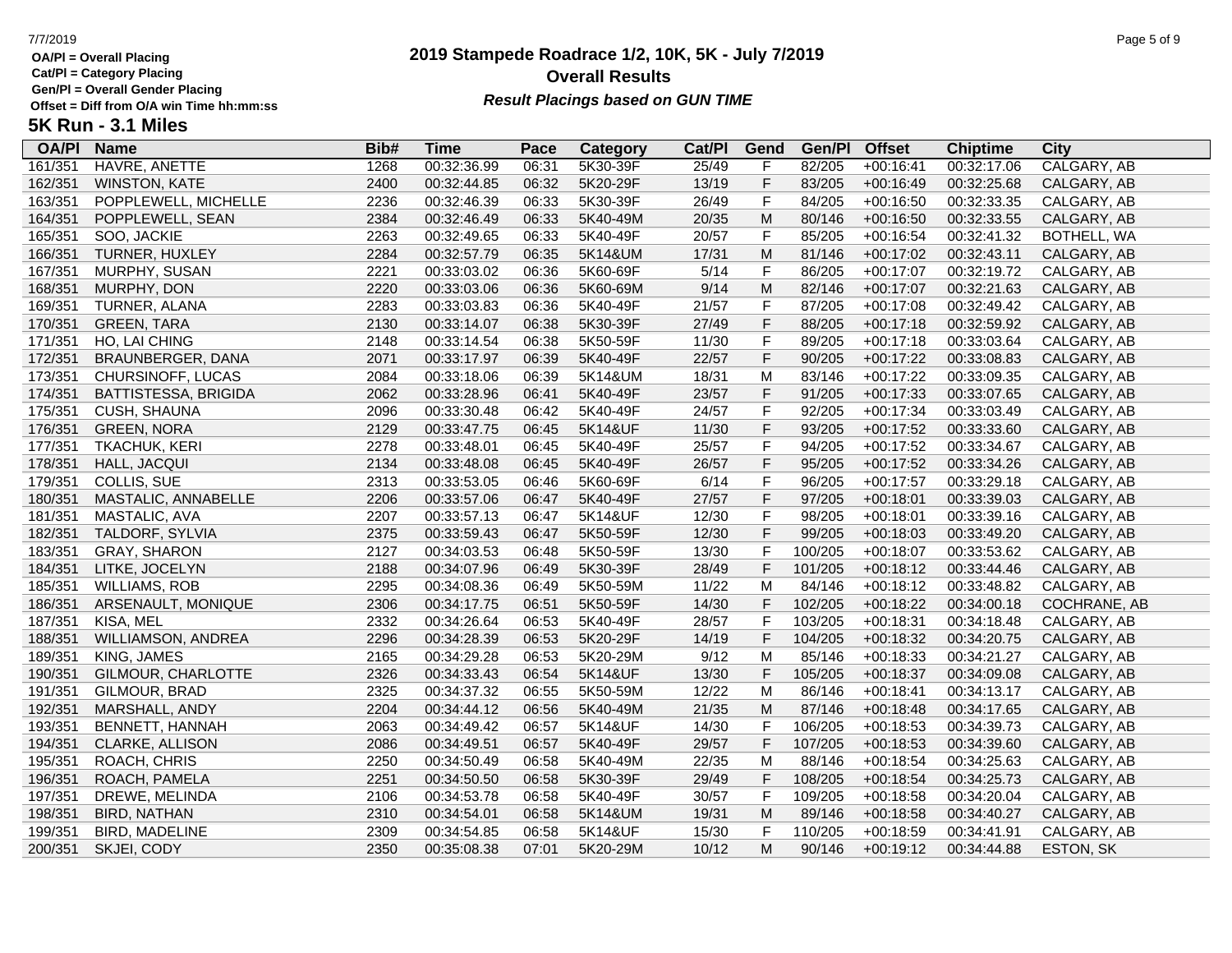**Cat/Pl = Category Placing**

**Gen/Pl = Overall Gender Placing**

### **2019 Stampede Roadrace 1/2, 10K, 5K - July 7/2019** 7/7/2019 Page 6 of 9 **Overall Results Result Placings based on GUN TIME**

| <b>OA/PI</b> | <b>Name</b>               | Bib# | <b>Time</b> | Pace  | <b>Category</b> | Cat/PI | Gend         | Gen/Pl  | <b>Offset</b> | <b>Chiptime</b> | City             |
|--------------|---------------------------|------|-------------|-------|-----------------|--------|--------------|---------|---------------|-----------------|------------------|
| 201/351      | <b>SKJEI, KAREN</b>       | 2351 | 00:35:08.75 | 07:01 | 5K40-49F        | 31/57  | F.           | 111/205 | $+00:19:13$   | 00:34:45.06     | <b>ESTON, SK</b> |
| 202/351      | MUNN, STEVE               | 2219 | 00:35:13.91 | 07:02 | 5K50-59M        | 13/22  | M            | 91/146  | $+00:19:18$   | 00:34:58.00     | CALGARY, AB      |
| 203/351      | CORNFORTH, MELANIE        | 2092 | 00:35:17.09 | 07:03 | 5K30-39F        | 30/49  | F            | 112/205 | $+00:19:21$   | 00:34:58.32     | CHESTERMERE, AB  |
| 204/351      | SOUTHWOOD, EMMA           | 2264 | 00:35:17.61 | 07:03 | 5K50-59F        | 15/30  | F            | 113/205 | $+00:19:21$   | 00:35:01.33     | CALGARY, AB      |
| 205/351      | RATHJE, KELLY             | 2245 | 00:35:28.06 | 07:05 | 5K50-59M        | 14/22  | M            | 92/146  | $+00:19:32$   | 00:34:56.76     | CALGARY, AB      |
| 206/351      | SWANEY, HEATHER BETH      | 2272 | 00:35:28.39 | 07:05 | 5K40-49F        | 32/57  | F            | 114/205 | $+00:19:32$   | 00:34:55.97     | MEXICO CITY,     |
| 207/351      | RATHJE, JILL              | 2244 | 00:35:28.74 | 07:05 | 5K40-49F        | 33/57  | F            | 115/205 | $+00:19:33$   | 00:34:58.49     | CALGARY, AB      |
| 208/351      | TEMPENY, JAIME            | 2376 | 00:35:32.09 | 07:06 | 5K40-49F        | 34/57  | F            | 116/205 | $+00:19:36$   | 00:35:25.78     | AIRDRIE, AB      |
| 209/351      | JARRAH, ARIANA            | 2158 | 00:35:37.86 | 07:07 | 5K14&UF         | 16/30  | F            | 117/205 | $+00:19:42$   | 00:35:02.17     | CALGARY, AB      |
| 210/351      | LEVY, JOSEPH              | 2370 | 00:35:43.48 | 07:08 | 5K50-59M        | 15/22  | M            | 93/146  | $+00:19:47$   | 00:35:23.13     | LITTLETON, CO    |
| 211/351      | THOMSON, COREY            | 2449 | 00:35:44.54 | 07:08 | 5K30-39M        | 11/20  | M            | 94/146  | $+00:19:48$   | 00:35:29.33     | CALGARY, AB      |
| 212/351      | COOKE, TANIA              | 2316 | 00:35:44.89 | 07:08 | 5K50-59F        | 16/30  | F            | 118/205 | $+00:19:49$   | 00:35:33.72     | LANGDON, AB      |
| 213/351      | OGILVIE, BILL             | 2230 | 00:35:55.24 | 07:11 | 5K60-69M        | 10/14  | M            | 95/146  | $+00:19:59$   | 00:35:46.65     | CALGARY, AB      |
| 214/351      | LACHAPELLE, KRISTY        | 2178 | 00:35:58.24 | 07:11 | 5K30-39F        | 31/49  | F            | 119/205 | $+00:20:02$   | 00:35:13.19     | CALGARY, AB      |
| 215/351      | <b>FOLAMI, HAKEEM</b>     | 2116 | 00:36:02.75 | 07:12 | 5K40-49M        | 23/35  | M            | 96/146  | $+00:20:07$   | 00:35:40.32     | CALGARY, AB      |
| 216/351      | WHYTE, BRIANNA            | 2292 | 00:36:03.96 | 07:12 | 5K30-39F        | 32/49  | F            | 120/205 | $+00:20:08$   | 00:35:53.53     | CALGARY, AB      |
| 217/351      | REID, JEREMY              | 2444 | 00:36:08.96 | 07:13 | 5K30-39M        | 12/20  | M            | 97/146  | $+00:20:13$   | 00:35:29.26     | CALGARY, AB      |
| 218/351      | MURRAY, LAURA             | 2223 | 00:36:09.75 | 07:13 | 5K30-39F        | 33/49  | F            | 121/205 | $+00:20:14$   | 00:35:51.45     | CALGARY, AB      |
| 219/351      | REID, JAMES               | 2446 | 00:36:10.62 | 07:14 | 5K14&UM         | 20/31  | M            | 98/146  | $+00:20:14$   | 00:35:30.51     | CALGARY, AB      |
| 220/351      | <b>BOIVIN, SYLVIE</b>     | 2389 | 00:36:31.41 | 07:18 | 5K50-59F        | 17/30  | F            | 122/205 | $+00:20:35$   | 00:36:09.12     | CALGARY, AB      |
| 221/351      | NEILSEN, DANA             | 2342 | 00:36:38.12 | 07:19 | 5K50-59F        | 18/30  | F            | 123/205 | $+00:20:42$   | 00:36:26.43     | CALGARY, AB      |
| 222/351      | RASMUSSEN, MELISSA        | 2372 | 00:36:42.15 | 07:20 | 5K50-59F        | 19/30  | F            | 124/205 | $+00:20:46$   | 00:36:12.50     | STRATHMORE, AB   |
| 223/351      | <b>BOUWMEESTER, NAOMI</b> | 2070 | 00:36:47.63 | 07:21 | 5K30-39F        | 34/49  | F            | 125/205 | $+00:20:51$   | 00:36:21.52     | OAKVILLE, ON     |
| 224/351      | PANDILA, CATHY            | 2412 | 00:37:00.06 | 07:24 | 5K40-49F        | 35/57  | F            | 126/205 | $+00:21:04$   | 00:36:55.22     | CALGARY, AB      |
| 225/351      | STAMMER, INGRID           | 2432 | 00:37:00.36 | 07:24 | 5K60-69F        | 7/14   | F            | 127/205 | $+00:21:04$   | 00:36:55.35     | CALGARY, AB      |
| 226/351      | PANDILA, CASSIDY          | 2411 | 00:37:00.53 | 07:24 | 5K14&UF         | 17/30  | F            | 128/205 | $+00:21:04$   | 00:36:55.92     | CALGARY, AB      |
| 227/351      | CAPLAN, JODI              | 2076 | 00:37:06.15 | 07:25 | 5K40-49F        | 36/57  | $\mathsf{F}$ | 129/205 | $+00:21:10$   | 00:36:46.10     | ST ALBERT, AB    |
| 228/351      | CAETANO, GABRIEL          | 2390 | 00:37:23.87 | 07:28 | 5K40-49M        | 24/35  | M            | 99/146  | $+00:21:28$   | 00:37:07.84     | CALGARY, AB      |
| 229/351      | OBHRAI, KAAJAL            | 2229 | 00:37:28.63 | 07:29 | 5K40-49F        | 37/57  | F            | 130/205 | $+00:21:32$   | 00:37:10.46     | CALGARY, AB      |
| 230/351      | MOSQUITO, CHAZZ           | 2217 | 00:37:32.36 | 07:30 | 5K20-29M        | 11/12  | M            | 100/146 | $+00:21:36$   | 00:37:13.66     | LEDUC, AB        |
| 231/351      | <b>SCRUPA, CHRIS</b>      | 2260 | 00:37:35.17 | 07:31 | 5K40-49M        | 25/35  | M            | 101/146 | $+00:21:39$   | 00:37:19.45     | CALGARY, AB      |
| 232/351      | FRANKE, CYNTHIA           | 2324 | 00:37:38.64 | 07:31 | 5K50-59F        | 20/30  | F            | 131/205 | $+00:21:43$   | 00:37:32.11     | CALGARY, AB      |
| 233/351      | MACLEAN, MAKAYLA          | 2336 | 00:37:46.91 | 07:33 | 5K20-29F        | 15/19  | $\mathsf F$  | 132/205 | $+00:21:51$   | 00:37:31.34     | CALGARY, AB      |
| 234/351      | JARRAH, LEILA             | 2160 | 00:38:08.61 | 07:37 | 5K14&UF         | 18/30  | F            | 133/205 | $+00:22:12$   | 00:37:33.60     | CALGARY, AB      |
| 235/351      | JARRAH, JUAN              | 2159 | 00:38:08.69 | 07:37 | 5K40-49M        | 26/35  | M            | 102/146 | $+00:22:13$   | 00:37:33.65     | CALGARY, AB      |
| 236/351      | DALLAIRE, JONATHAN        | 2317 | 00:38:08.71 | 07:37 | 5K30-39M        | 13/20  | M            | 103/146 | $+00:22:13$   | 00:37:56.45     | CALGARY, AB      |
| 237/351      | CROTEAU, SARAH            | 2095 | 00:38:09.13 | 07:37 | 5K30-39F        | 35/49  | $\mathsf{F}$ | 134/205 | $+00:22:13$   | 00:37:56.87     | CALGARY, AB      |
| 238/351      | WOODS, JOSH               | 2356 | 00:38:15.01 | 07:39 | 5K30-39M        | 14/20  | M            | 104/146 | $+00:22:19$   | 00:37:58.62     | CALGARY, AB      |
| 239/351      | MOORE, RITA               | 2215 | 00:38:15.72 | 07:39 | 5K50-59F        | 21/30  | F            | 135/205 | $+00:22:20$   | 00:38:00.81     | CALGARY, AB      |
| 240/351      | DOUGLAS, SARAH            | 2105 | 00:38:18.70 | 07:39 | 5K40-49F        | 38/57  | F.           | 136/205 | $+00:22:23$   | 00:37:58.86     | CALGARY, AB      |
|              |                           |      |             |       |                 |        |              |         |               |                 |                  |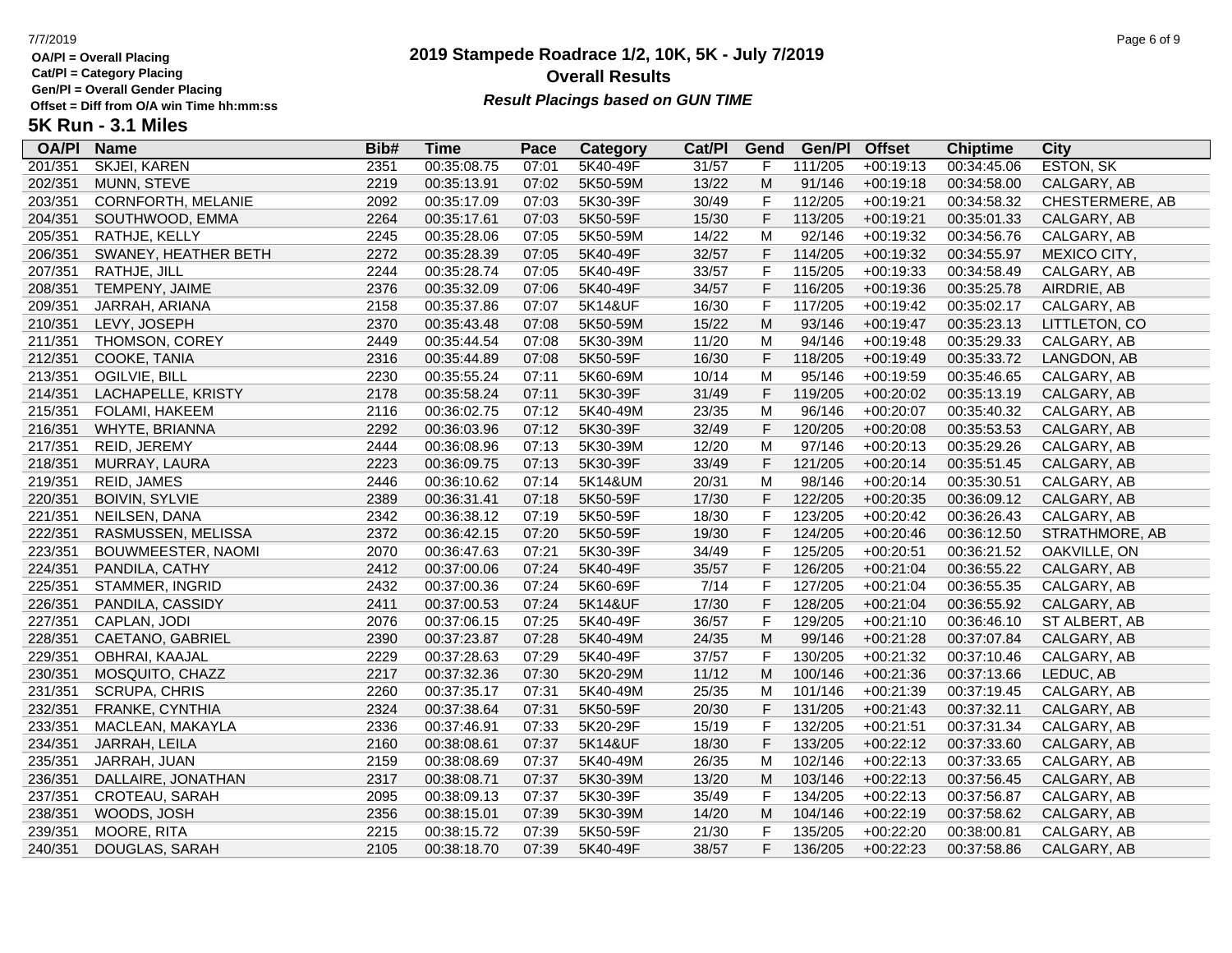**Cat/Pl = Category Placing**

**Gen/Pl = Overall Gender Placing**

# **2019 Stampede Roadrace 1/2, 10K, 5K - July 7/2019** 7/7/2019 Page 7 of 9 **Overall Results** Gen/PI = Overall Gender Placing<br>Offset = Diff from O/A win Time hh:mm:ss *Result Placings based on GUN TIME*

| <b>OA/PI</b> | <b>Name</b>                | Bib# | Time        | Pace  | <b>Category</b> | Cat/PI | Gend         | Gen/Pl  | <b>Offset</b> | <b>Chiptime</b> | City              |
|--------------|----------------------------|------|-------------|-------|-----------------|--------|--------------|---------|---------------|-----------------|-------------------|
| 241/351      | <b>MACKIE, KAREN</b>       | 2194 | 00:38:24.97 | 07:40 | 5K50-59F        | 22/30  | F            | 137/205 | $+00:22:29$   | 00:38:02.77     | CALGARY, AB       |
| 242/351      | MACLEOD, SHELLY            | 2337 | 00:38:25.91 | 07:41 | 5K30-39F        | 36/49  | F            | 138/205 | $+00:22:30$   | 00:38:08.51     | CALGARY, AB       |
| 243/351      | DYCK, RAINE                | 2321 | 00:38:25.98 | 07:41 | 5K14&UF         | 19/30  | F            | 139/205 | $+00:22:30$   | 00:38:08.41     | CALGARY, AB       |
| 244/351      | COOKE, SHARON              | 2090 | 00:38:26.03 | 07:41 | 5K40-49F        | 39/57  | F            | 140/205 | $+00:22:30$   | 00:38:08.80     | MILLARVILLE, AB   |
| 245/351      | TANG, MICHAEL              | 2273 | 00:38:29.26 | 07:41 | 5K30-39M        | 15/20  | M            | 105/146 | $+00:22:33$   | 00:38:29.26     | CALGARY, AB       |
| 246/351      | KURIACHAN, ASHA            | 2175 | 00:38:30.53 | 07:42 | 5K14&UF         | 20/30  | F            | 141/205 | $+00:22:34$   | 00:38:30.53     | CALGARY, AB       |
| 247/351      | GUMMESEN, SIENNA           | 2131 | 00:38:31.00 | 07:42 | 5K14&UF         | 21/30  | $\mathsf{F}$ | 142/205 | $+00:22:35$   | 00:38:19.13     | MANNING, AB       |
| 248/351      | PERRAULT, KELLY-ANNE       | 2232 | 00:38:39.41 | 07:43 | 5K40-49F        | 40/57  | $\mathsf F$  | 143/205 | $+00:22:43$   | 00:38:18.97     | CALGARY, AB       |
| 249/351      | LOWTHER, SCOTT             | 2193 | 00:38:55.72 | 07:47 | 5K40-49M        | 27/35  | M            | 106/146 | $+00:23:00$   | 00:38:30.20     | CALGARY, AB       |
| 250/351      | TREMBLAY, ROLLIE           | 2399 | 00:38:56.12 | 07:47 | 5K60-69M        | 11/14  | M            | 107/146 | $+00:23:00$   | 00:38:30.47     | CALGARY, AB       |
| 251/351      | <b>BLOMQUIST, KENT</b>     | 2360 | 00:38:56.50 | 07:47 | 5K50-59M        | 16/22  | M            | 108/146 | $+00:23:00$   | 00:38:30.28     | CALGARY, AB       |
| 252/351      | QUINTON, C.J.              | 2346 | 00:38:56.92 | 07:47 | 5K40-49M        | 28/35  | M            | 109/146 | $+00:23:01$   | 00:38:31.41     | FORT MCMURRAY, AB |
| 253/351      | <b>HEWITT, KIRSTEN</b>     | 2141 | 00:39:00.69 | 07:48 | 5K20-29F        | 16/19  | F            | 144/205 | $+00:23:05$   | 00:38:38.17     | CALGARY, AB       |
| 254/351      | WICENTOVICH, MARK          | 2294 | 00:39:11.57 | 07:50 | 5K14&UM         | 21/31  | M            | 110/146 | $+00:23:15$   | 00:38:49.76     | CALGARY, AB       |
| 255/351      | HINES, NOLAN               | 2147 | 00:39:16.37 | 07:51 | 5K14&UM         | 22/31  | M            | 111/146 | $+00:23:20$   | 00:38:54.67     | CALGARY, AB       |
| 256/351      | <b>MORTON, ROBIN</b>       | 2216 | 00:39:22.93 | 07:52 | 5K40-49F        | 41/57  | $\mathsf F$  | 145/205 | $+00:23:27$   | 00:39:00.17     | CALGARY, AB       |
| 257/351      | O'BRIEN, TYLER             | 2227 | 00:39:39.71 | 07:55 | 5K14&UM         | 23/31  | M            | 112/146 | $+00:23:44$   | 00:39:11.65     | CALGARY, AB       |
| 258/351      | O'BREIN, PETER             | 2225 | 00:39:39.76 | 07:55 | 5K40-49M        | 29/35  | M            | 113/146 | $+00:23:44$   | 00:39:11.70     | CALGARY, AB       |
| 259/351      | WICENTOVICH, KYLE          | 2293 | 00:39:42.08 | 07:56 | 5K14&UM         | 24/31  | м            | 114/146 | $+00:23:46$   | 00:39:19.27     | CALGARY, AB       |
| 260/351      | ELOURSA ESCANELA, MARITESS | 2110 | 00:39:42.60 | 07:56 | 5K50-59F        | 23/30  | F            | 146/205 | $+00:23:46$   | 00:39:16.18     | CALGARY, AB       |
| 261/351      | HAYNES, ROBERT DAVID       | 2136 | 00:39:45.50 | 07:57 | 5K50-59M        | 17/22  | M            | 115/146 | $+00:23:49$   | 00:39:12.30     | CALGARY, AB       |
| 262/351      | FONTALVO, PAOLA MERECEDES  | 2118 | 00:39:47.02 | 07:57 | 5K30-39F        | 37/49  | $\mathsf F$  | 147/205 | $+00:23:51$   | 00:39:14.07     | CALGARY, AB       |
| 263/351      | RANIERI, HAZEL             | 2241 | 00:39:52.81 | 07:58 | 5K14&UF         | 22/30  | $\mathsf F$  | 148/205 | $+00:23:57$   | 00:39:41.84     | CALGARY, AB       |
| 264/351      | OLIVER, TARA               | 2231 | 00:40:01.58 | 08:00 | 5K40-49F        | 42/57  | $\mathsf{F}$ | 149/205 | $+00:24:05$   | 00:39:44.53     | CALGARY, AB       |
| 265/351      | AGOAWIKE, CHRISTA          | 2049 | 00:40:01.67 | 08:00 | 5K15-19F        | 3/5    | $\mathsf{F}$ | 150/205 | $+00:24:06$   | 00:40:00.85     | CALGARY, AB       |
| 266/351      | MARSH, DAVID               | 2202 | 00:40:09.64 | 08:01 | 5K50-59M        | 18/22  | M            | 116/146 | $+00:24:14$   | 00:39:54.13     | DARTMOUTH, NS     |
| 267/351      | MARSH, KAREN               | 2203 | 00:40:09.83 | 08:01 | 5K50-59F        | 24/30  | $\mathsf{F}$ | 151/205 | $+00:24:14$   | 00:39:54.72     | DARTMOUTH, NS     |
| 268/351      | SCHATZ, ANGELA             | 2259 | 00:40:19.06 | 08:03 | 5K40-49F        | 43/57  | F            | 152/205 | $+00:24:23$   | 00:39:59.06     | CALGARY, AB       |
| 269/351      | HEWITT, DAVE               | 2140 | 00:40:23.75 | 08:04 | 5K60-69M        | 12/14  | M            | 117/146 | $+00:24:28$   | 00:40:01.55     | CALGARY, AB       |
| 270/351      | RICANO, ERIKA              | 2415 | 00:40:25.48 | 08:05 | 5K30-39F        | 38/49  | $\mathsf F$  | 153/205 | $+00:24:29$   | 00:40:19.20     | CALGARY, AB       |
| 271/351      | <b>BLAESER, COURTNEY</b>   | 2422 | 00:40:32.98 | 08:06 | 5K30-39F        | 39/49  | $\mathsf{F}$ | 154/205 | $+00:24:37$   | 00:40:20.72     | CALGARY, AB       |
| 272/351      | BARANOV, ALEXEY            | 2061 | 00:40:47.39 | 08:09 | 5K20-29M        | 12/12  | M            | 118/146 | $+00:24:51$   | 00:40:28.74     | CALGARY, AB       |
| 273/351      | <b>BENTLEY, CASSIE</b>     | 2064 | 00:40:50.73 | 08:10 | 5K14&UF         | 23/30  | $\mathsf{F}$ | 155/205 | $+00:24:55$   | 00:40:14.60     | CALGARY, AB       |
| 274/351      | HEBERT, MICHELLE           | 2137 | 00:40:58.25 | 08:11 | 5K50-59F        | 25/30  | $\mathsf F$  | 156/205 | $+00:25:02$   | 00:40:49.66     | CARSTAIRS, AB     |
| 275/351      | GONZALEZ, VICTORIA         | 2328 | 00:41:18.43 | 08:15 | 5K14&UF         | 24/30  | $\mathsf{F}$ | 157/205 | $+00:25:22$   | 00:41:07.46     | CALGARY, AB       |
| 276/351      | CHUPA, MARYANN             | 2438 | 00:41:18.45 | 08:15 | 5K60-69F        | 8/14   | $\mathsf F$  | 158/205 | $+00:25:22$   | 00:41:13.55     | WIXOM, MI         |
| 277/351      | <b>BURKE, KATHY</b>        | 2072 | 00:41:19.76 | 08:15 | 5K40-49F        | 44/57  | F            | 159/205 | $+00:25:24$   | 00:41:12.77     | CALGARY, AB       |
| 278/351      | <b>BURKE, REBECCA</b>      | 2073 | 00:41:19.83 | 08:15 | 5K14&UF         | 25/30  | $\mathsf{F}$ | 160/205 | $+00:25:24$   | 00:41:12.65     | CALGARY, AB       |
| 279/351      | HENDERSON, PATRICIA        | 2138 | 00:41:31.41 | 08:18 | 5K60-69F        | 9/14   | $\mathsf{F}$ | 161/205 | $+00:25:35$   | 00:41:01.80     | CALGARY, AB       |
| 280/351      | <b>BOUCHARD, JOANNIE</b>   | 2069 | 00:41:33.50 | 08:18 | 5K20-29F        | 17/19  | F            | 162/205 | $+00:25:37$   | 00:41:14.46     | CALGARY, AB       |
|              |                            |      |             |       |                 |        |              |         |               |                 |                   |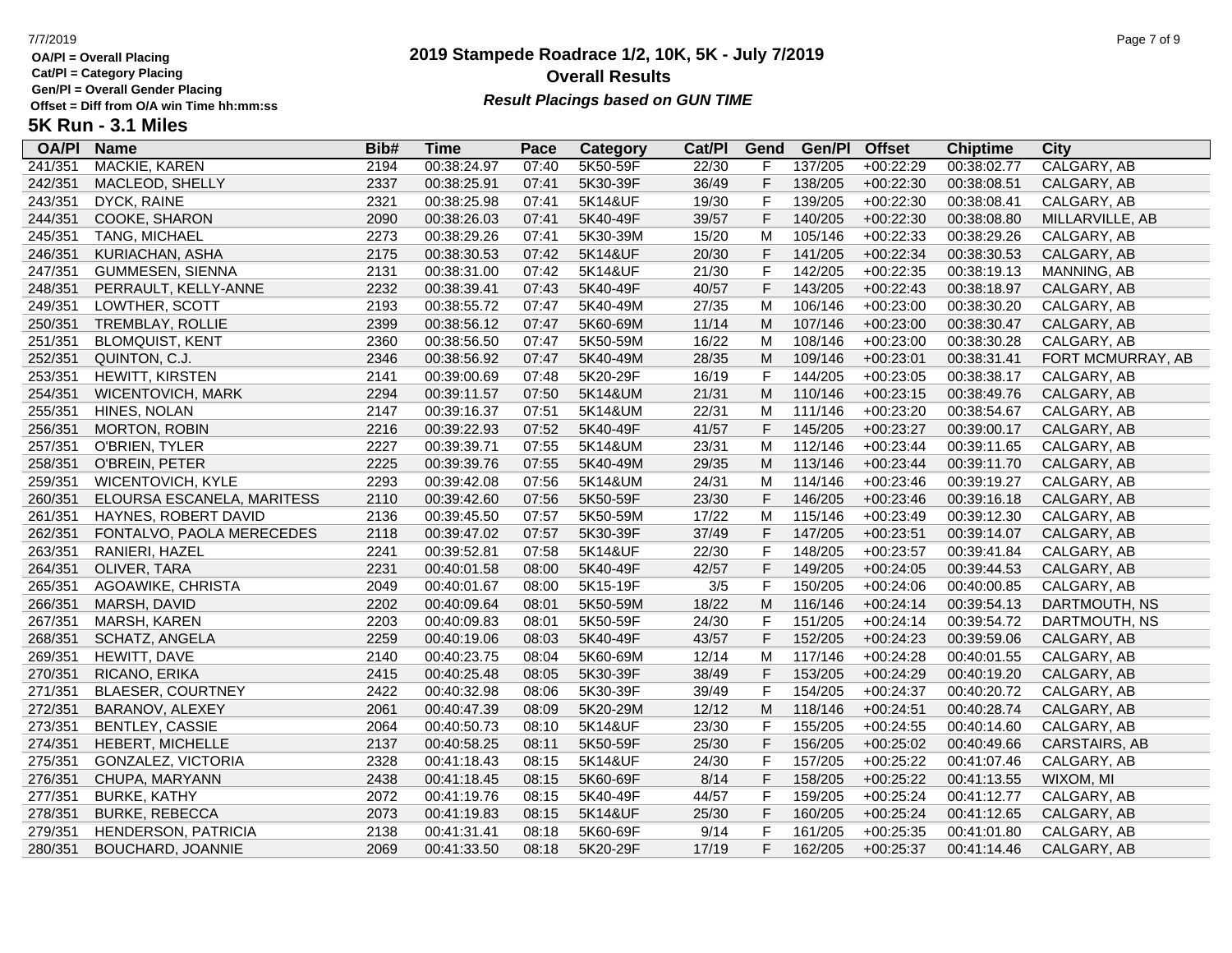**Cat/Pl = Category Placing**

**Gen/Pl = Overall Gender Placing**

# **2019 Stampede Roadrace 1/2, 10K, 5K - July 7/2019** 7/7/2019 Page 8 of 9 **Overall Results** Gen/PI = Overall Gender Placing<br>Offset = Diff from O/A win Time hh:mm:ss *Result Placings based on GUN TIME*

| <b>OA/PI</b> | <b>Name</b>            | Bib# | Time        | Pace  | Category | Cat/PI | Gend         | Gen/Pl  | <b>Offset</b> | <b>Chiptime</b> | City                   |
|--------------|------------------------|------|-------------|-------|----------|--------|--------------|---------|---------------|-----------------|------------------------|
| 281/351      | MALONEY, KAREN         | 2197 | 00:41:44.77 | 08:20 | 5K70-79F | 1/1    |              | 163/205 | $+00:25:49$   | 00:41:35.64     | <b>COCHRANE, AB</b>    |
| 282/351      | DWIVEDI, PRIYANKA      | 2382 | 00:41:54.45 | 08:22 | 5K30-39F | 40/49  | F            | 164/205 | $+00:25:58$   | 00:41:30.76     | TORONTO, ON            |
| 283/351      | DWIVEDI, ANIMESH       | 2320 | 00:41:54.47 | 08:22 | 5K30-39M | 16/20  | M            | 119/146 | $+00:25:58$   | 00:41:30.60     | TORONTO, ON            |
| 284/351      | MCFARLAND, LAUREE      | 2209 | 00:41:55.41 | 08:23 | 5K40-49F | 45/57  | F            | 165/205 | $+00:25:59$   | 00:41:34.98     | CALGARY, AB            |
| 285/351      | <b>WILSON, KAREN</b>   | 2297 | 00:41:56.90 | 08:23 | 5K50-59F | 26/30  | F            | 166/205 | $+00:26:01$   | 00:41:35.54     | CALGARY, AB            |
| 286/351      | YOON, TANA             | 2304 | 00:42:07.18 | 08:25 | 5K50-59F | 27/30  | $\mathsf F$  | 167/205 | $+00:26:11$   | 00:41:59.68     | CALGARY, AB            |
| 287/351      | DICKINSON, LINDA       | 2381 | 00:42:13.27 | 08:26 | 5K40-49F | 46/57  | F            | 168/205 | $+00:26:17$   | 00:41:34.64     | AIRDRIE, AB            |
| 288/351      | VACA, ISABEL           | 2450 | 00:42:13.86 | 08:26 | 5K15-19F | 4/5    | $\mathsf F$  | 169/205 | $+00:26:18$   | 00:42:10.12     | GUZMAN, MEXICO         |
| 289/351      | FREDERIKSEN, DEBRA     | 2433 | 00:42:15.64 | 08:27 | 5K60-69F | 10/14  | $\mathsf F$  | 170/205 | $+00:26:20$   | 00:41:54.50     | CALGARY, AB            |
| 290/351      | FREDERIKSEN, HUGO      | 2434 | 00:42:15.76 | 08:27 | 5K70-79M | 2/2    | M            | 120/146 | $+00:26:20$   | 00:41:54.96     | CALGARY, AB            |
| 291/351      | IBARRA, CLAUDIA        | 2329 | 00:42:27.92 | 08:29 | 5K40-49F | 47/57  | F            | 171/205 | $+00:26:32$   | 00:42:27.92     | CALGARY, AB            |
| 292/351      | LONSBERRY, KATE        | 2191 | 00:42:36.74 | 08:31 | 5K14&UF  | 26/30  | F            | 172/205 | $+00:26:41$   | 00:41:51.87     | CALGARY, AB            |
| 293/351      | <b>BENTLEY, MARK</b>   | 2065 | 00:42:42.58 | 08:32 | 5K40-49M | 30/35  | M            | 121/146 | $+00:26:46$   | 00:42:06.57     | CALGARY, AB            |
| 294/351      | LOUIE, WILLIAM         | 2448 | 00:42:49.79 | 08:33 | 5K80+M   | 1/1    | M            | 122/146 | $+00:26:54$   | 00:42:13.86     | CLAGRY, AB             |
| 295/351      | YEUANG, ERIC           | 2302 | 00:42:57.38 | 08:35 | 5K30-39M | 17/20  | M            | 123/146 | $+00:27:01$   | 00:42:57.38     | CALGARY, AB            |
| 296/351      | <b>KREUGER, GREG</b>   | 2368 | 00:42:59.99 | 08:36 | 5K40-49M | 31/35  | M            | 124/146 | $+00:27:04$   | 00:42:54.88     | MEDICINE HAT, AB       |
| 297/351      | JOHNSON, WENDY         | 2161 | 00:43:00.06 | 08:36 | 5K30-39F | 41/49  | F            | 173/205 | $+00:27:04$   | 00:42:55.17     | CALGARY, AB            |
| 298/351      | KURIACHAN, KIERAN      | 2176 | 00:43:14.19 | 08:38 | 5K14&UM  | 25/31  | M            | 125/146 | $+00:27:18$   | 00:43:05.86     | CALGARY, AB            |
| 299/351      | KURIACHAN, ANNA        | 2174 | 00:43:20.14 | 08:40 | 5K40-49F | 48/57  | F            | 174/205 | $+00:27:24$   | 00:43:11.23     | CALGARY, AB            |
| 300/351      | COOKE, STEPHEN         | 2315 | 00:43:55.13 | 08:47 | 5K50-59M | 19/22  | M            | 126/146 | $+00:27:59$   | 00:43:43.35     | LANGDON, AB            |
| 301/351      | ARSENAULT, PETER       | 2358 | 00:44:14.65 | 08:50 | 5K50-59M | 20/22  | M            | 127/146 | $+00:28:19$   | 00:44:11.29     | CALGARY, AB            |
| 302/351      | TOWNSEND, BENJAMIN     | 2279 | 00:44:36.90 | 08:55 | 5K14&UM  | 26/31  | M            | 128/146 | $+00:28:41$   | 00:44:03.06     | CALGARY, AB            |
| 303/351      | TOWNSEND, JEFFREY      | 2280 | 00:44:39.11 | 08:55 | 5K30-39M | 18/20  | M            | 129/146 | $+00:28:43$   | 00:44:05.13     | CALGARY, AB            |
| 304/351      | <b>HALE BOYES, LIZ</b> | 2133 | 00:44:39.61 | 08:55 | 5K50-59F | 28/30  | F            | 175/205 | $+00:28:43$   | 00:44:03.47     | CALGARY, AB            |
| 305/351      | HINES, CLARE           | 2144 | 00:44:55.61 | 08:59 | 5K15-19F | $5/5$  | F            | 176/205 | $+00:28:59$   | 00:44:33.10     | CALGARY, AB            |
| 306/351      | KLEKTA, HEATHER        | 2394 | 00:44:55.73 | 08:59 | 5K30-39F | 42/49  | F            | 177/205 | $+00:29:00$   | 00:44:45.64     | CALGARY, AB            |
| 307/351      | KLEKTA, KAIDEN         | 2395 | 00:44:56.13 | 08:59 | 5K14&UM  | 27/31  | M            | 130/146 | $+00:29:00$   | 00:44:46.16     | CALGARY, AB            |
| 308/351      | FLYNN, TARA            | 2114 | 00:44:57.93 | 08:59 | 5K20-29F | 18/19  | F            | 178/205 | $+00:29:02$   | 00:44:35.22     | WHITBY, ON             |
| 309/351      | TREFIAK, LISA          | 2282 | 00:45:06.16 | 09:01 | 5K30-39F | 43/49  | $\mathsf{F}$ | 179/205 | $+00:29:10$   | 00:44:37.79     | LLOYDMINSTER, SK       |
| 310/351      | LONSBERRY, AMY         | 2190 | 00:45:12.65 | 09:02 | 5K40-49F | 49/57  | $\mathsf F$  | 180/205 | $+00:29:17$   | 00:44:14.70     | CALGARY, AB            |
| 311/351      | HENKEL, ERIKA          | 2139 | 00:45:25.52 | 09:05 | 5K30-39F | 44/49  | F            | 181/205 | +00:29:29     | 00:45:05.53     | CALGARY, AB            |
| 312/351      | SHAMSI, IRTEZA         | 2425 | 00:45:40.38 | 09:08 | 5K15-19M | 8/9    | M            | 131/146 | $+00:29:44$   | 00:45:15.33     | CALGARY, AB            |
| 313/351      | SHAMSI, RAZA           | 2426 | 00:46:20.03 | 09:16 | 5K14&UF  | 27/30  | $\mathsf{F}$ | 182/205 | $+00:30:24$   | 00:45:54.69     | CALGARY, AB            |
| 314/351      | ZAFAR, HAMMAD          | 2428 | 00:46:35.06 | 09:19 | 5K40-49M | 32/35  | M            | 132/146 | $+00:30:39$   | 00:46:09.72     | CALGARY, AB            |
| 316/351      | JENSEN, ROBERT         | 2331 | 00:46:43.82 | 09:20 | 5K40-49M | 33/35  | M            | 133/146 | $+00:30:48$   | 00:46:25.18     | CALGARY, AB            |
| 315/351      | JENSEN, CLARA          | 2330 | 00:46:43.82 | 09:20 | 5K14&UF  | 28/30  | $\mathsf F$  | 183/205 | $+00:30:48$   | 00:46:24.85     | CALGARY, AB            |
| 317/351      | KANE, BRANDY           | 2393 | 00:47:11.03 | 09:26 | 5K40-49F | 50/57  | $\mathsf F$  | 184/205 | $+00:31:15$   | 00:46:47.28     | CALGARY, AB            |
| 318/351      | TURNER, SHEILA         | 2285 | 00:47:35.22 | 09:31 | 5K50-59F | 29/30  | F            | 185/205 | $+00:31:39$   | 00:47:18.17     | CALGARY, AB            |
| 319/351      | <b>JAKUBOWYCH, BEV</b> | 2156 | 00:47:41.06 | 09:32 | 5K60-69F | 11/14  | E            | 186/205 | $+00:31:45$   | 00:47:24.01     | CALGARY, AB            |
| 320/351      | CLANCY, DAWN           | 2085 | 00:47:41.23 | 09:32 | 5K40-49F | 51/57  | F            | 187/205 | $+00:31:45$   | 00:47:12.66     | <b>BRAGG CREEK, AB</b> |
|              |                        |      |             |       |          |        |              |         |               |                 |                        |